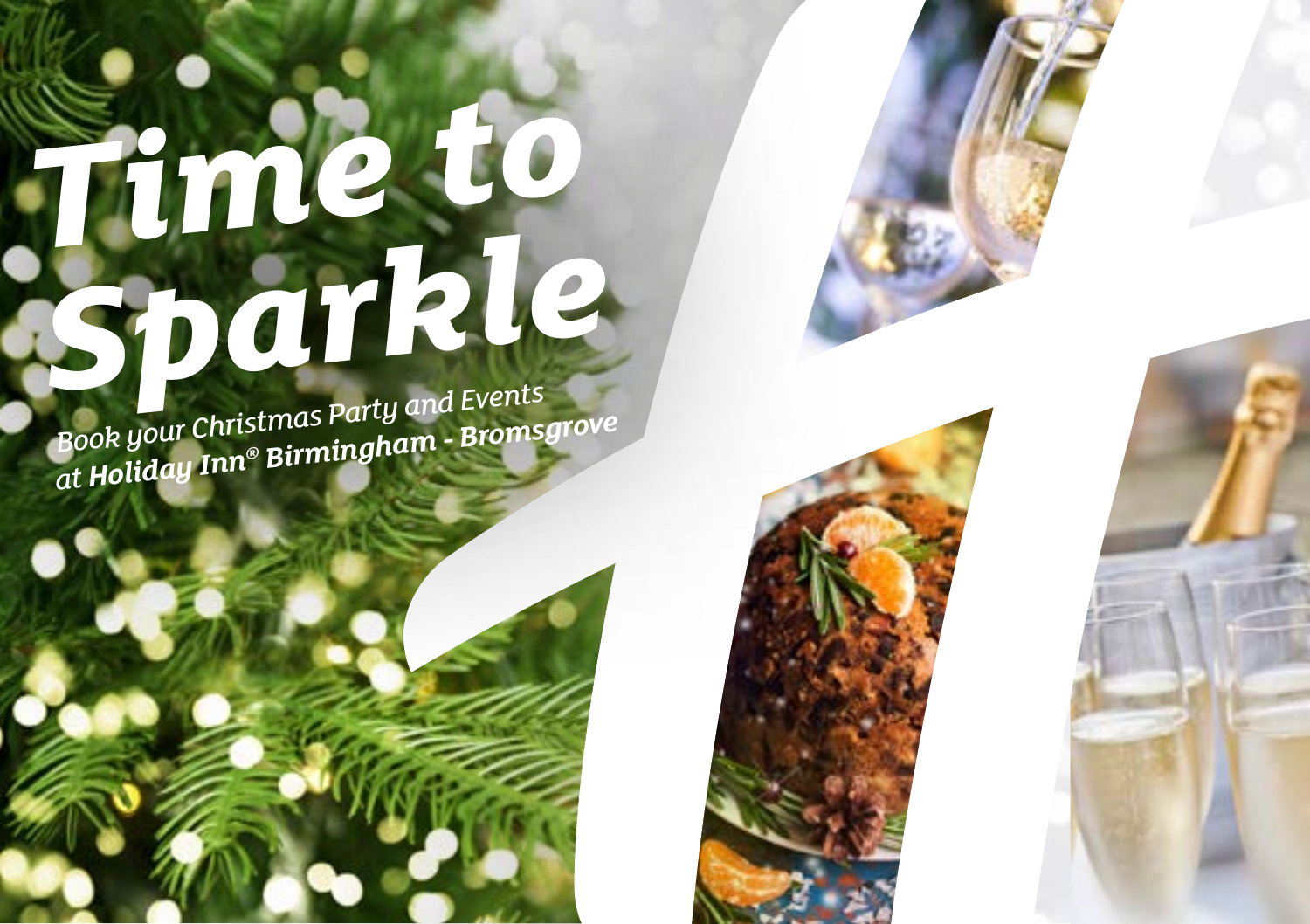Why not join us at the Holiday Inn Birmingham - Bromsgrove to celebrate Christmas 2022 in style?

Whether you're looking to organise a spectacular Christmas party for colleagues, a festive night out for friends or a celebratory feast with loved ones, we've got the perfect package for you.

## *Celebrate with us*



2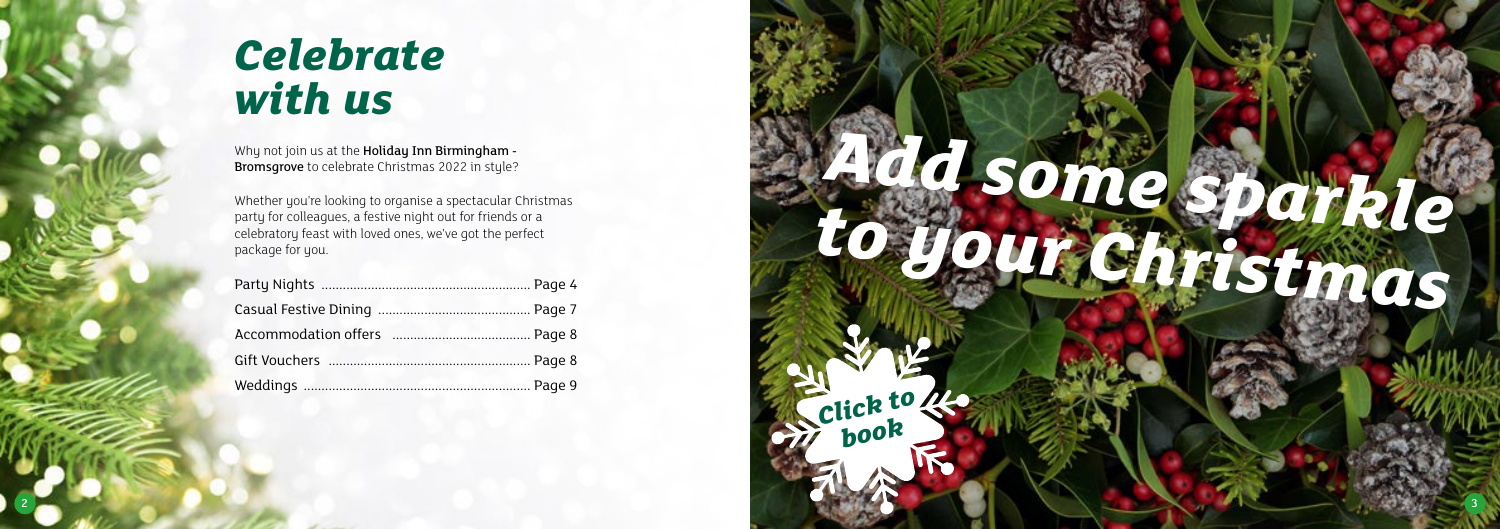## *All-Inclusive Party Nights*

Our all-inclusive party nights include everything you need for the perfect festive night out! Enjoy a three-course meal, disco and drinks throughout the evening. The bar will offer you plenty of choice from house wine. house spirits & mixers, draught lager/beer, selected alcopops and soft drinks all included in the price. The all-inclusive bar is available from 8pm - 12am

A glass of chilled fizz will be waiting for you upon arrival at our festive party night. Enjoy a three course meal and then dance the night away with our DJ who will take you through the decades with all the partu classics!

**£44.95 per adult**

**Fridays: 25<sup>th</sup> November and 20<sup>th</sup> January** 

## *[Party Nights](https://birmingham-bromsgrove.hichristmas.co.uk)*

Our festive party nights will be held in the Fairfield suite which can accommodate up to 180 people and has it's own private bar area. All-Inclusive and Dance through the Decades parties commence at 7.30pm, dinner served at 8.00pm, last orders at mid-night and carriages at 12.30am.

## *Dance Through the Decades*

**Friday 23rd December**  Saturdays: 3<sup>rd</sup>, 10<sup>th</sup> and 17<sup>th</sup> December

### **£32.95 per adult**

### **Saturday 26<sup>th</sup> November**

*Meet, Stay and Party*

Work, rest and play! Join us throughout November, December or January with your colleagues for a full-day meeting, your choice of celebration in the evening, overnight accommodation and breakfast the following day. Plan your end-of-year meeting



## *Private Parties*

From intimate family gatherings to large corporate parties, we have functions rooms available to hire based on your requirements. Please contact us so we can help you plan your perfect celebration. Minimum numbers apply. Prices available upon request. Pre-booking only and subject to availability. Dates sell fast so enquire today!

**£54.95 per adult**

**Fridays: 2nd, 9th and 16th December**

**£34.95 per adult**

4

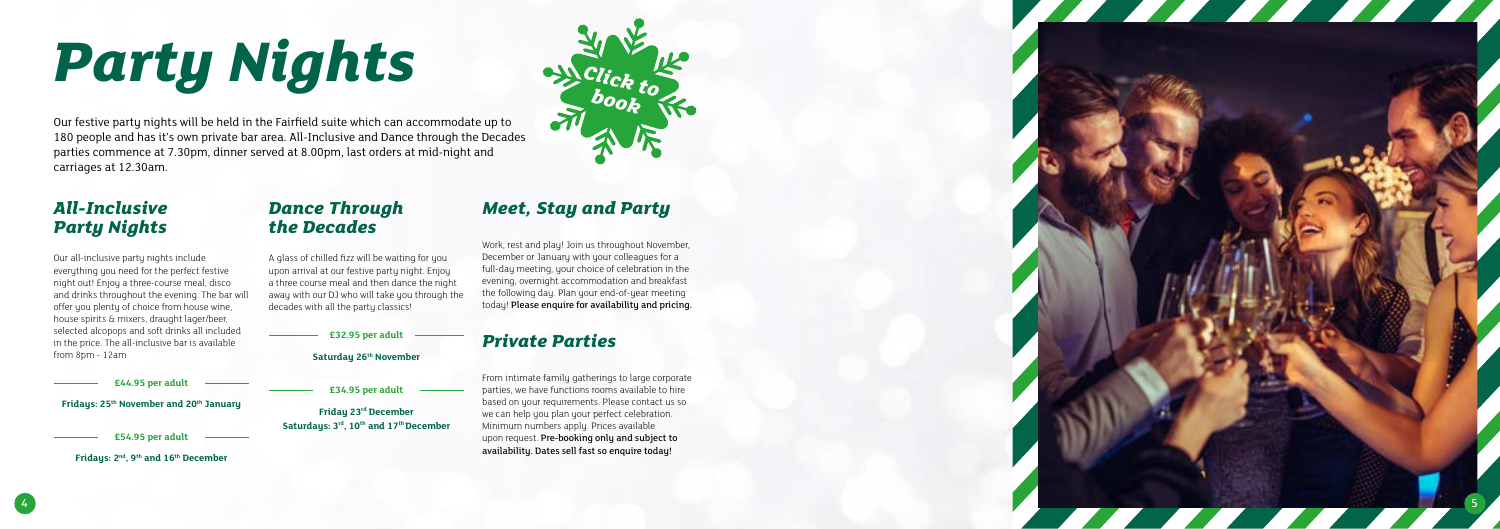## *[Casual Festive](https://birmingham-bromsgrove.hichristmas.co.uk) Dining*

Whether you're looking to organise a spectacular Christmas dinner for colleagues, a festive lunch for friends or a celebratory feast with loved ones, we've got the perfect event for you.

## *Festive Lunch*

Our festive lunches are perfect for any occasion, whether you want to spend time with family, friends or work colleagues. Includes a glass of fizz upon arrival and a three-course festive meal.

**Available seven days a week. (subject to availability). Pre-booking essential. Call 03333 209 322 opt 4 to book.**

## *Pizza and Prosecco*

Pizza and Prosecco = Perfect! Book today so you can enjoy a pizza and a glass of Prosecco each in the relaxed atmosphere of our lounge.

### **£14.95 per person**

## *Festive Fizz Afternoon Tea*

Enjoy a festive afternoon tea, including tea & coffee and a refreshing glass of fizz! The perfect treat for anyone to enjoy. It also includes a selection of sandwiches, scones with cream & jam and a mouthwatering slice of seasonal cake.



### **£18.00 per person**



**From £17.95 per person**

**Available every Tuesday and Thursday throughout December at 12pm, 12:30pm and 1pm. Pre-booking essential, available to book online.** 

**Fridays and Sundays throughout December at 5pm, 6pm and 6:30pm. Available to book online.**

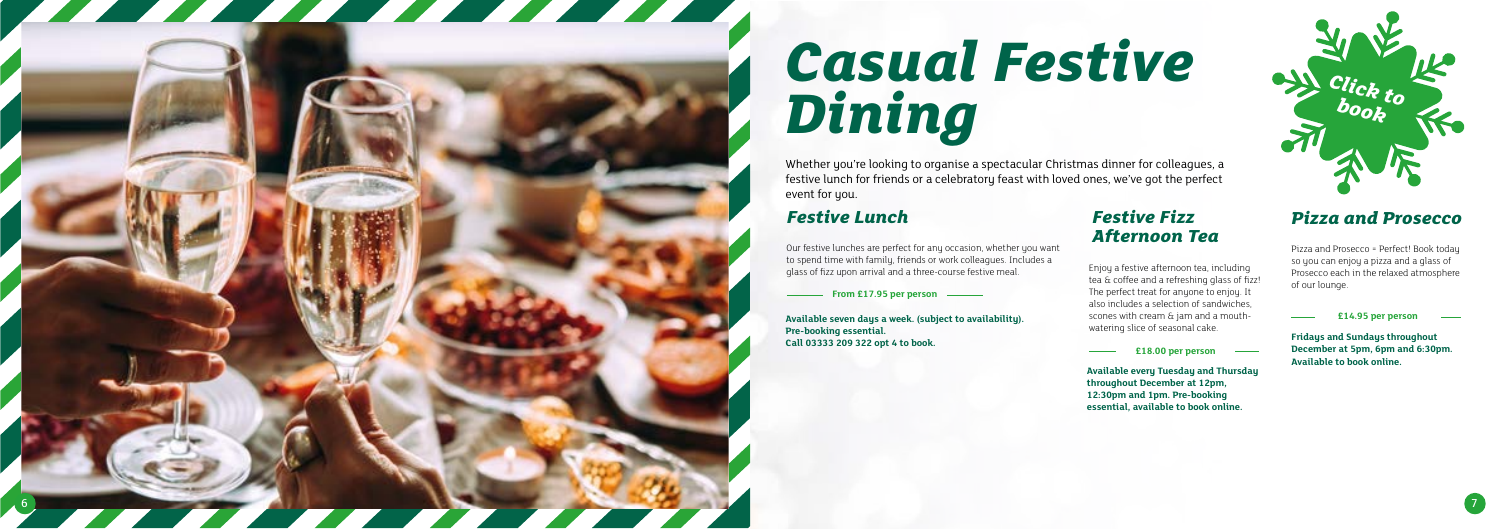## *Stay With Us*

Why not make a night of it and enjoy our special Christmas rates? Room types include standard double, family and twin. Take advantage of up to 20% off our best flexible, bed and breakfast rate. No deposit required and can be cancelled free of charge up to 48 hours prior to arrival.

## *Gift Vouchers* $-$  Up to 20% off  $-$

We are excited to share with you the amazing gift vouchers we now have available at Holiday Inn Birmingham - Bromsgrove. From delightful afternoon teas to overnight break packages, there's a gift for everyone. Give the gift of travel this year!



Christmas is such a wonderful time of year, why not consider having a festive wedding celebration? Our weddings are [available all year round and our fantastic wedding team will work with you to ensure you get everything you desire to](http://www.hi-birminghambromsgrove.co.uk/weddings)  make your special day a dream come true.



## Contact us to start creating a wedding that's you, or click to find out more about our weddings



## A WEDDING THAT'S YOU